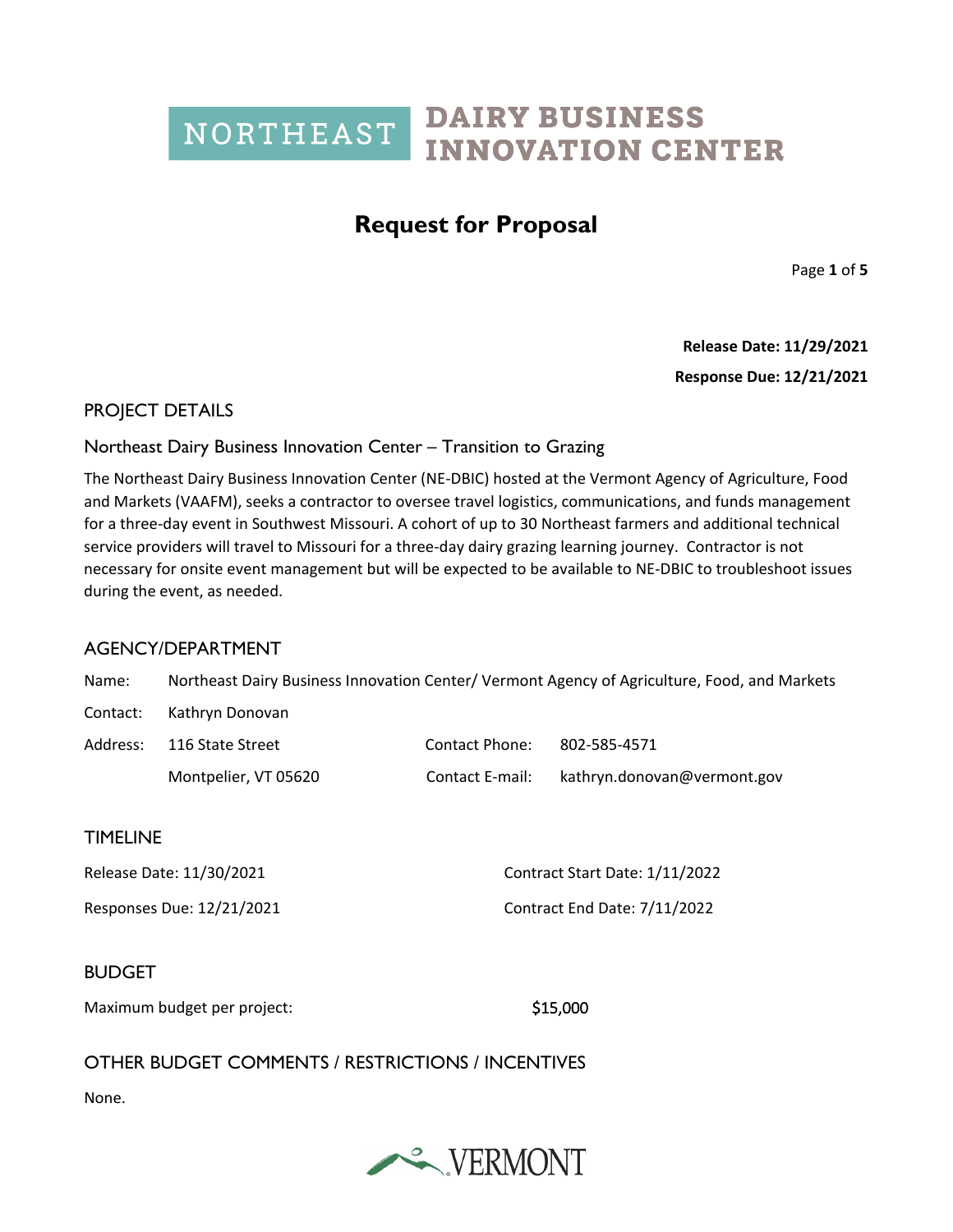## **Request for Proposal**

Page **2** of **5**

## PROJECT BACKGROUND

In 2019, the Northeast Dairy Business Innovation Center (NE-DBIC), hosted by the Vermont Agency of Agriculture, Food and Markets (VAAFM) was named one of four national USDA Dairy Business Innovation Initiative centers. The NE-DBIC supports a wide array of opportunities for dairy farmers of cows, goats, and sheep, and value-added processors across the Northeast region of the United States including New England, Delaware, New Jersey, New York, and Pennsylvania. The NE-DBIC has since invested heavily in projects focused on supporting farmers in transitioning dairy production systems to grazing models, including three grazing cohort technical assistance groups across the region, serving approximately 30 farmers in Vermont, New Hampshire, New York, and Pennsylvania, with additional cohorts starting in 2022. The NE-DBIC has also invested in direct technical assistance through projects with both Maine and Vermont Extension Services for farmers interested in transitioning to more grazing/forage-based production.

In May 2022, NE-DBIC will host a learning journey to Missouri for up to 30 farmers and a small number of technical assistance providers. The goal of this experience is to give farmers and technical assistance providers an immersive experience with exposure to alternative, New Zealand-based approaches to grazing production systems in a geographic area with many similarities to the Northeast. In a field-based experience, participants will spend the days visiting several farms in the vicinity of Springfield and Monett, Missouri, engaging through informal educational workshops/Q&A sessions at the end of each day, followed by evening social events hosted by individual area farms.

Farmers that attend this event will be selected by NE-DBIC, with priority going to those dairy farmers that are currently enrolled in one of the current grazing technical assistance cohorts. NE-DBIC will require a deposit to secure the spot for any participant who applies. NE-DBIC will cover the cost of hotels and lunch for each participant for each day of the program. Additionally, each farmer participant will be eligible to receive up to \$1,000 in reimbursements for costs incurred from participating (including travel, substitute labor costs at their own farm, etc.) with some restrictions. Technical assistance providers may or may not be responsible for their own costs of participation.

### STATEMENT OF WORK

The NE-DBIC seeks a contractor to coordinate both event logistics and management of funds related to this project. Contractor is not necessary for onsite event management but will be expected to be available to NE-DBIC to troubleshoot issues during the event, as needed.

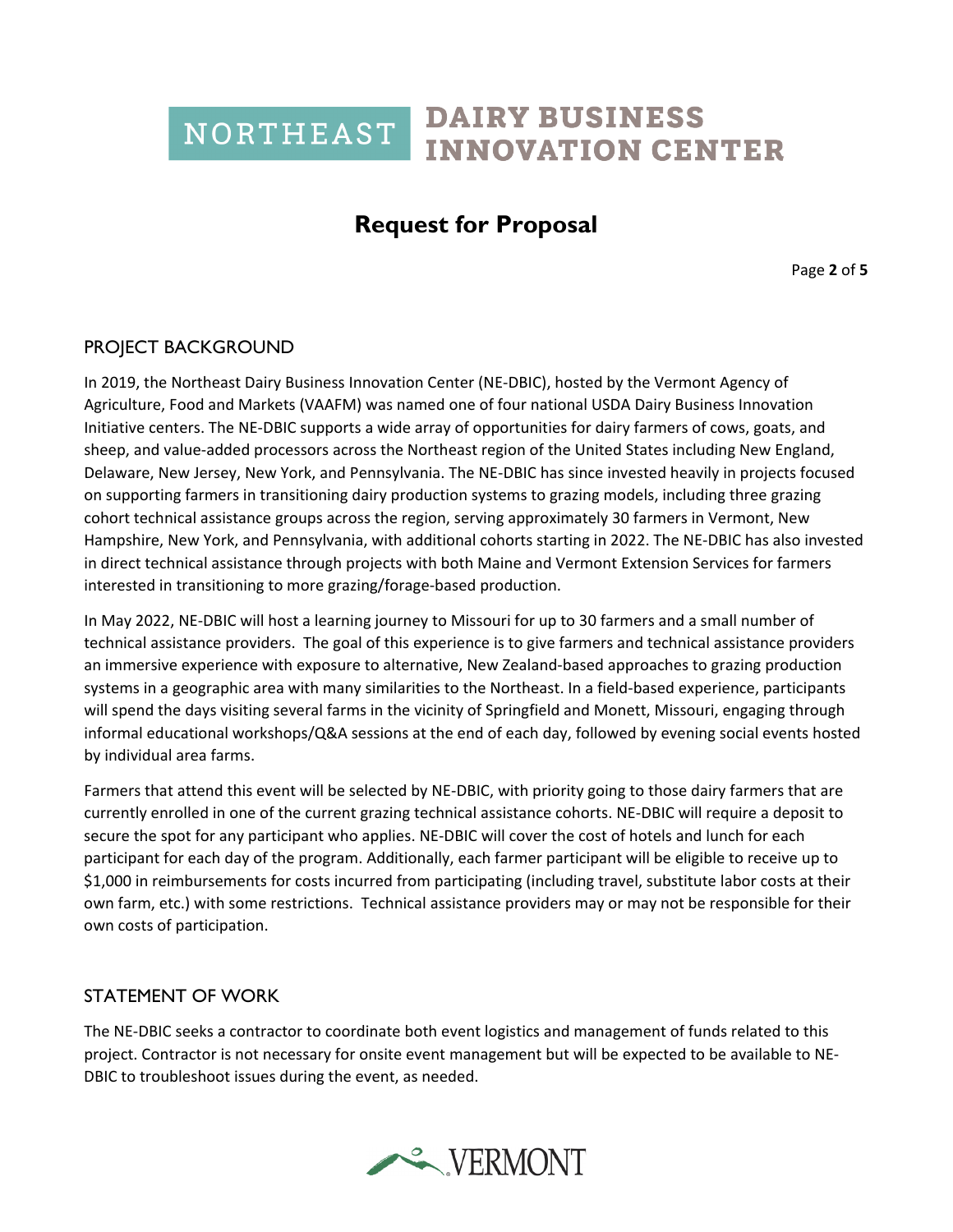# **Request for Proposal**

Page **3** of **5**

- **Event Logistics** 
	- $\circ$  Identify sub-contractors and negotiate contracts for lodging (including conference/meeting rooms), transportation, and lunch each day of the event
	- $\circ$  Coordinate meeting spaces and other needs as appropriate
	- $\circ$  Provide overall event guidance, strategy, and assistance to ensure a smooth and positive experience for participants
	- o Assist with the development of the full event schedule
	- o Format and print nametags for all participants (attendees, speakers, etc.)
	- o Develop any event supplies and final programs/materials
	- $\circ$  Be available to troubleshoot with vendors/location on behalf of NE-DBIC if there are unforeseen challenges related to sub-contracted services
- Communications
	- $\circ$  Develop, with input from NE-DBIC, a welcome packet of information for participants which includes information about airports to fly into, transportation to and from the airport(s), a list of reimbursable expenses (and how to ensure sufficient documentation), event itinerary, restaurants, activities of interest in the area, and local transport options, etc.
	- o Field participant travel, logistical, and reimbursement questions
	- o Provide ongoing communication with NE-DBIC staff
- Financial Management:
	- $\circ$  Act as a fiduciary for up to \$75,000 in funds for costs related to hotels, transportation, lodging, meals, speaker fees, supplies, participant reimbursements.
	- $\circ$  Using list of selected participants from NE-DBIC, manage all aspects of farmer and technical service provider reimbursable deposits: receive and process payments via credit cards and checks and process reimbursements following event.
	- $\circ$  Receive, process and compile expense documentation from farmer participants and forward to NE-DBIC for approval prior to payment.
	- $\circ$  Provide regular updates and detailed reports of participant payments to NE-DBIC.
	- o Thoroughly review of all bills/invoices for accuracy then forward to NE-DBIC for approval prior to payment.
	- $\circ$  Maintain and monitor budget throughout the planning; provide NE-DBIC with continual updates.
	- o Final financial reconciliation and detailed reporting.

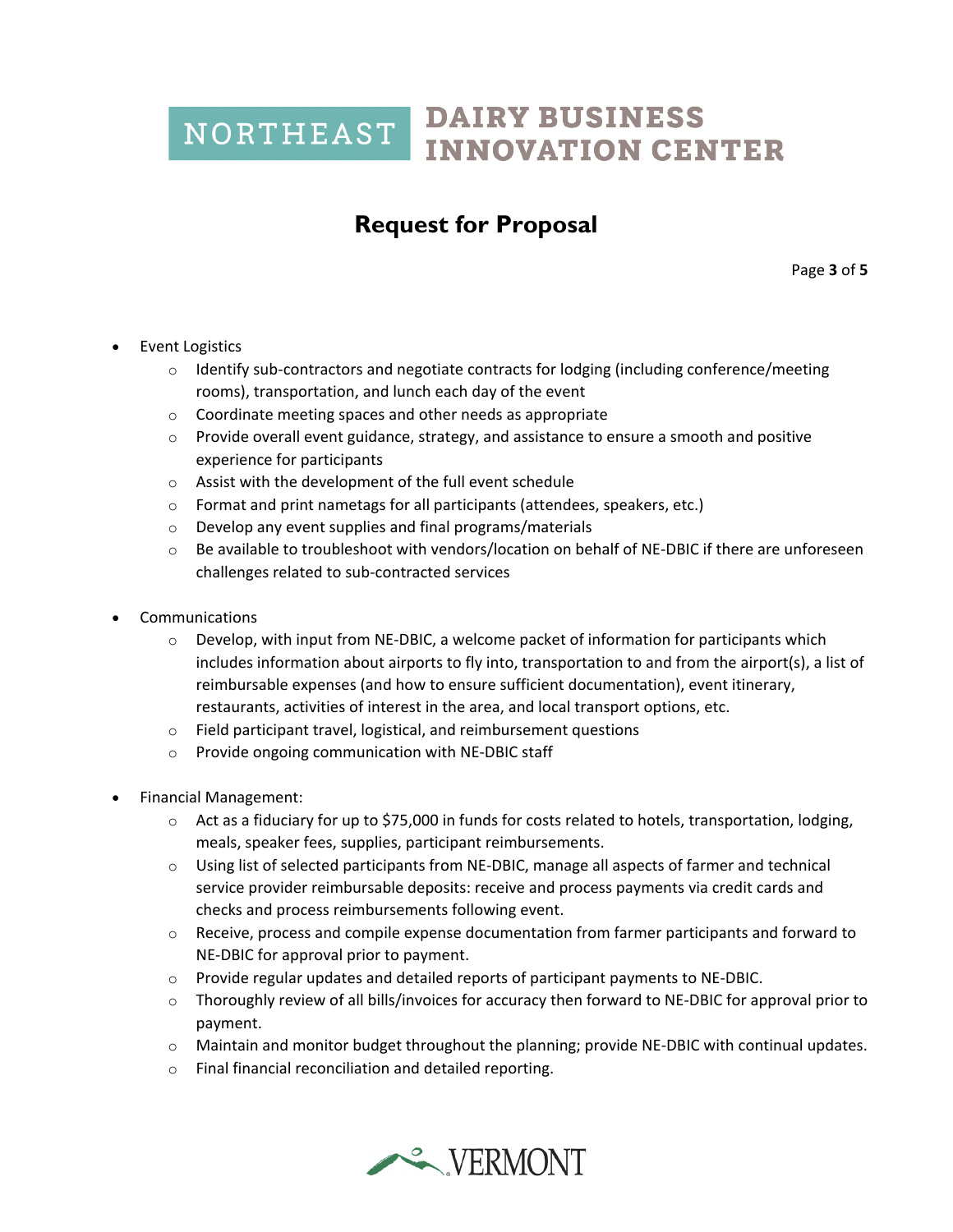## **Request for Proposal**

Page **4** of **5**

## TARGET AUDIENCE

Active dairy farmers and technical assistance providers located within the Northeast region (New England, Delaware, New Jersey, New York, and/or Pennsylvania) with a goal of transitioning to a grass-based production system will be the audience for this work.

### PERFORMANCE MEASURES & DELIVERABLES

The deliverable deadlines below may be subject to negotiation with selected contractor. Contractor will submit to AAFM's contract manager all documentation outlined above, unless otherwise agreed upon during the contract drafting process.

- $\Box$  Contractor will conduct a planning meeting with NE-DBIC staff to discuss and finalize proposed timeline of activities by January 14, 2022.
- $\Box$  Contractor will create a bank account from which to manage all funds related to this grant by January 31, 2022.
- $\Box$  Contractor will secure lodging, meeting spaces, and event transportation reservation by February 28, 2022.
- $\Box$  Contractor will work with NE-DBIC staff to develop an event strategy and run of show.
- $\Box$  Contractor will maintain a responsive and professional communication with NE-DBIC staff and participants.
- $\Box$  Contractor will, in a timely manner, review and provide all bills/invoices from services rendered to NE-DBIC for approval and will process payment within 5 business days of approval.
- $\Box$  Contractor will provide biweekly participant expense and deposit reimbursements reports following the event to NE-DBIC for approval and will process payment to participants within 3 business days of approvals.
- $\Box$  Contractor will maintain and monitor accurate financial management throughout the contract period, providing updates to contractor monthly, or more often as requested.
- $\Box$  Contractor will provide a final accurate financial reconciliation and detailed final report.
- $\Box$  Participants will indicate overall satisfaction with event logistics and reimbursement process.